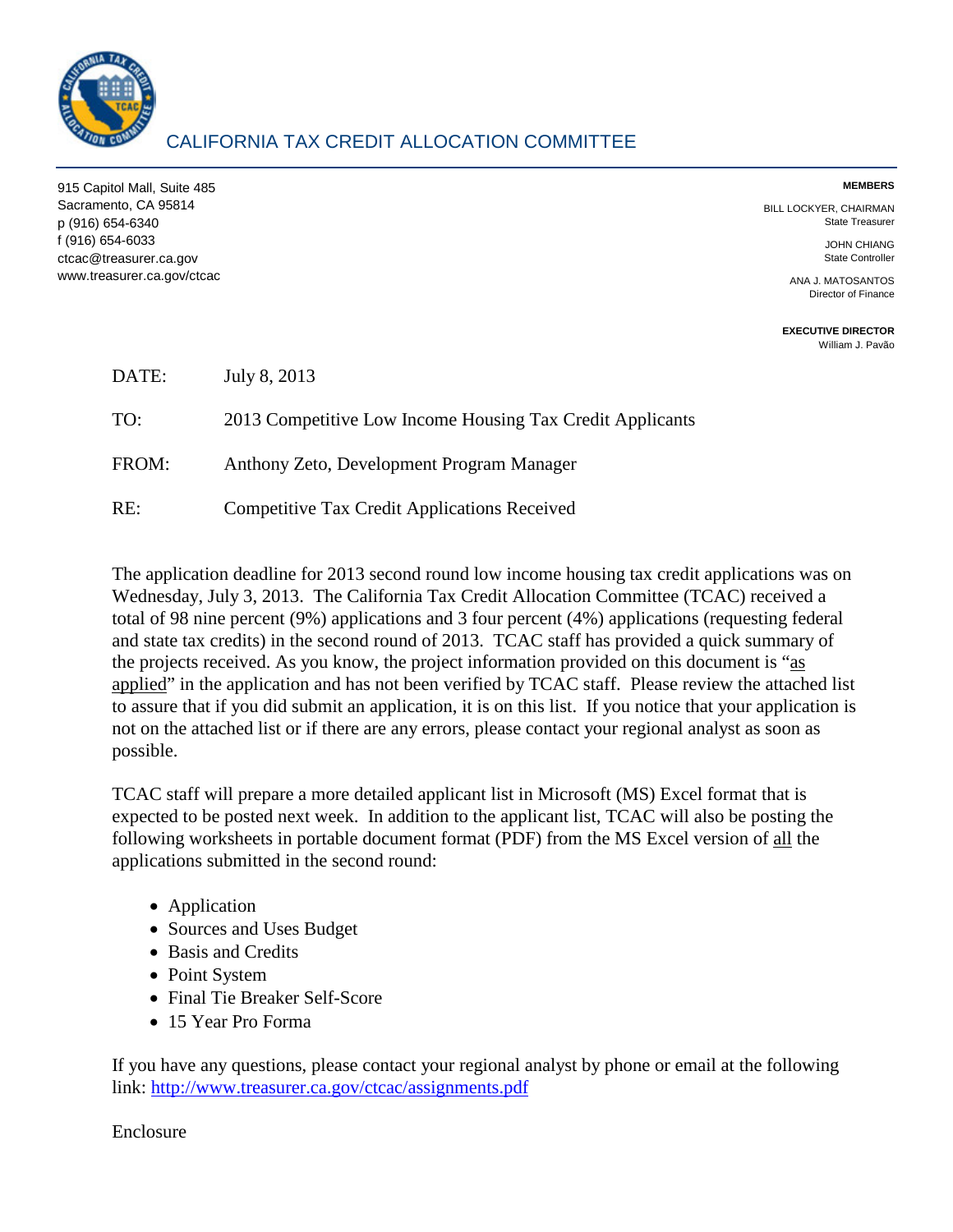## 9% Applications 2013 Second Round (as Applied) - REVISED

| <b>TCAC</b><br><b>NUMBER</b> | <b>PROJECT NAME</b>                    | <b>HOUSING TYPE</b>  | <b>FEDERAL CREDIT STATE CREDIT</b><br><b>REQUESTED</b> | <b>REQUESTED</b> | POINTS SELF TIE-BREAKER<br><b>SCORE TOTAL SELF SCORE</b> |               | <b>SET ASIDE</b>      | <b>REGION</b>                |
|------------------------------|----------------------------------------|----------------------|--------------------------------------------------------|------------------|----------------------------------------------------------|---------------|-----------------------|------------------------------|
|                              |                                        |                      |                                                        |                  |                                                          |               |                       |                              |
| CA-13-092                    | Visalia Village                        | Large Family         | \$716,471                                              | \$2,388,236      | 148                                                      | 19.278% N/A   |                       | <b>Central Valley Region</b> |
| CA-13-093                    | Crossroads                             | Large Family         | \$1,677,795                                            | \$5,592,649      | 148                                                      | 23.303% N/A   |                       | North and East Bay Region    |
| CA-13-094                    | Villa Del Norte                        | Large Family         | \$850,005                                              | \$0              | 148                                                      |               | 53.057% Nonprofit     | <b>Inland Empire Region</b>  |
| CA-13-095                    | Los Angeles Ave. Apartments Phase 1    | Large Family         | \$587,355                                              | \$0              | 148                                                      |               | 59.330% Nonprofit     | <b>Central Coast Region</b>  |
| CA-13-096                    | Casas de las Flores                    | Large Family         | \$1,226,845                                            | \$0              | 148                                                      | 36.253% Rural |                       | N/A                          |
| CA-13-097                    | Nevada Woods Apartments                | Large Family         | \$596,696                                              | \$0              | 148                                                      | 30.950% Rural |                       | N/A                          |
| CA-13-098                    | <b>Sugar Pine Apartments</b>           | Large Family         | \$1,080,842                                            | \$0              | 148                                                      | 6.672% N/A    |                       | Central Valley Region        |
| CA-13-099                    | <b>Boulder Ridge Family Apartments</b> | Large Family         | \$1,645,337                                            | \$0              | 148                                                      | 11.774% N/A   |                       | Inland Empire Region         |
| CA-13-100                    | Parkside Studios                       | <b>SRO</b>           | \$1,062,065                                            | \$3,540,216      | 148                                                      |               | 52.294% Nonprofit     | South and West Bay Region    |
| CA-13-101                    | South Street Apartments                | Large Family         | \$524,717                                              | \$1,748,132      | 148                                                      | 48.595% N/A   |                       | <b>Central Coast Region</b>  |
| CA-13-102                    | 1585 Studios                           | <b>SRO</b>           | \$362,164                                              | \$1,207,212      | 148                                                      | 77.136% SRO   |                       | South and West Bay Region    |
| CA-13-103                    | <b>Tower Park Senior Housing</b>       | Seniors              | \$1,021,174                                            | \$0              | 148                                                      |               | 40.111% Nonprofit     | <b>Central Valley Region</b> |
| CA-13-104                    | Japantown Senior Apartments            | Seniors              | \$1,164,656                                            | \$3,882,187      | 148                                                      | 49.521% N/A   |                       | South and West Bay Region    |
| CA-13-105                    | Playa Senior Affordable Housing        | Seniors              | \$1,628,616                                            | \$0              | 148                                                      | 49.826% N/A   |                       | City of Los Angeles          |
| CA-13-106                    | <b>Brookfield Apartments</b>           | Large Family         | \$1,241,677                                            | \$3,962,932      | 148                                                      | 10.529% N/A   |                       | Central Valley Region        |
| CA-13-107                    | <b>Oakcrest Terrace</b>                | Large Family         | \$1,698,898                                            | \$0              | 148                                                      |               | 34.974% Nonprofit     | <b>Orange County</b>         |
| CA-13-108                    | Castillo el Sol Apartments             | <b>SRO</b>           | \$841,964                                              | \$0              | 148                                                      | 45.950% SRO   |                       | Central Coast Region         |
| CA-13-109                    | Napa Creekside                         | Large Family         | \$713,700                                              | \$2,379,000      | 148                                                      |               | 47.027% Nonprofit     | North and East Bay Region    |
| CA-13-110                    | Arrowhead Vista Apartments             | <b>Special Needs</b> | \$341,677                                              | \$0              | 148                                                      |               | 56.633% Special Needs | <b>Inland Empire Region</b>  |
| CA-13-111                    | Vermont Manzanita                      | Large Family         | \$1,045,063                                            | \$0              | 148                                                      |               | 39.947% Nonprofit     | City of Los Angeles          |
| CA-13-112                    | 94th and International Apartments      | Large Family         | \$1,833,201                                            | \$0              | 148                                                      | 37.033% N/A   |                       | North and East Bay Region    |
| CA-13-113                    | <b>Carondelet Apartments</b>           | <b>Special Needs</b> | \$1,089,512                                            | \$0              | 148                                                      | 54.025% NPHA  |                       | City of Los Angeles          |
| CA-13-114                    | Half Moon Village Phase II             | Seniors              | \$2,413,336                                            | \$0              | 148                                                      | 53.000% Rural |                       | N/A                          |
| CA-13-115                    | Donner Lofts                           | SRO                  | \$2,118,127                                            | \$0              | 148                                                      | 49.921% SRO   |                       | South and West Bay Region    |
| CA-13-116                    | Quartz Ridge Apartments                | Large Family         | \$1,034,985                                            | \$3,556,292      | 148                                                      | 29.388% Rural |                       | N/A                          |
| CA-13-117                    | Arbor Creek Senior Apartments          | Seniors              | \$892,520                                              | \$2,975,064      | 148                                                      | 24.456% N/A   |                       | Capital and Northern Region  |
| CA-13-118                    | <b>Bradford Apartments</b>             | Large Family         | \$697,799                                              | \$0              | 148                                                      |               | 48.707% Nonprofit     | Central Valley Region        |
| CA-13-119                    | <b>Westgate Townhomes</b>              | Large Family         | \$454,899                                              | \$0              | 148                                                      |               | 39.258% Nonprofit     | Central Valley Region        |
| CA-13-120                    | Santa Fe Townhomes                     | Large Family         | \$449,232                                              | \$0              | 148                                                      |               | 33.937% Nonprofit     | <b>Central Valley Region</b> |
| CA-13-121                    | <b>Curtis Park Court</b>               | Seniors              | \$1,343,969                                            | \$4,479,898      | 148                                                      | 46.803% N/A   |                       | Capital and Northern Region  |
| CA-13-122                    | <b>Shasta Lake Seniors</b>             | Seniors              | \$447,629                                              | \$1,492,095      | 148                                                      | 26.983% Rural |                       | N/A                          |
| CA-13-123                    | <b>Lilly Hill Apartments</b>           | At-Risk              | \$359,938                                              | \$0              | 148                                                      | 45.371% Rural |                       | N/A                          |
| CA-13-124                    | West Capitol Courtyards II             | Large Family         | \$517,621                                              | \$0              | 148                                                      | 57.235% N/A   |                       | Capital and Northern Region  |
| CA-13-125                    | <b>Richland Senior Apartments</b>      | Seniors              | \$828,622                                              | \$2,762,073      | 148                                                      | 13.442% N/A   |                       | Capital and Northern Region  |
| CA-13-126                    | <b>Sunset Valley Duplexes</b>          | Large Family         | \$1,216,332                                            | \$4,054,439      | 148                                                      | 36.383% Rural |                       | N/A                          |
| CA-13-127                    | Village @ Zion Senior Apartments       | Seniors              | \$907,558                                              | \$0              | 148                                                      | 32.128% N/A   |                       | San Diego County             |
| CA-13-128                    | <b>LDK Senior Apartments</b>           | Seniors              | \$1,726,893                                            | \$0              | 148                                                      |               | 38.431% Nonprofit     | City of Los Angeles          |
| CA-13-129                    | Horizons at New Rancho                 | Seniors              | \$785,538                                              | \$2,618,456      | 148                                                      | 37.890% N/A   |                       | Capital and Northern Region  |
| CA-13-130                    | Horizons at Yucaipa                    | Seniors              | \$1,604,715                                            | \$0              | 148                                                      | 40.516% N/A   |                       | Inland Empire Region         |
| CA-13-131                    | The Crossings on Aston                 | Large Family         | \$779,315                                              | \$2,597,715      | 148                                                      | 21.789% N/A   |                       | North and East Bay Region    |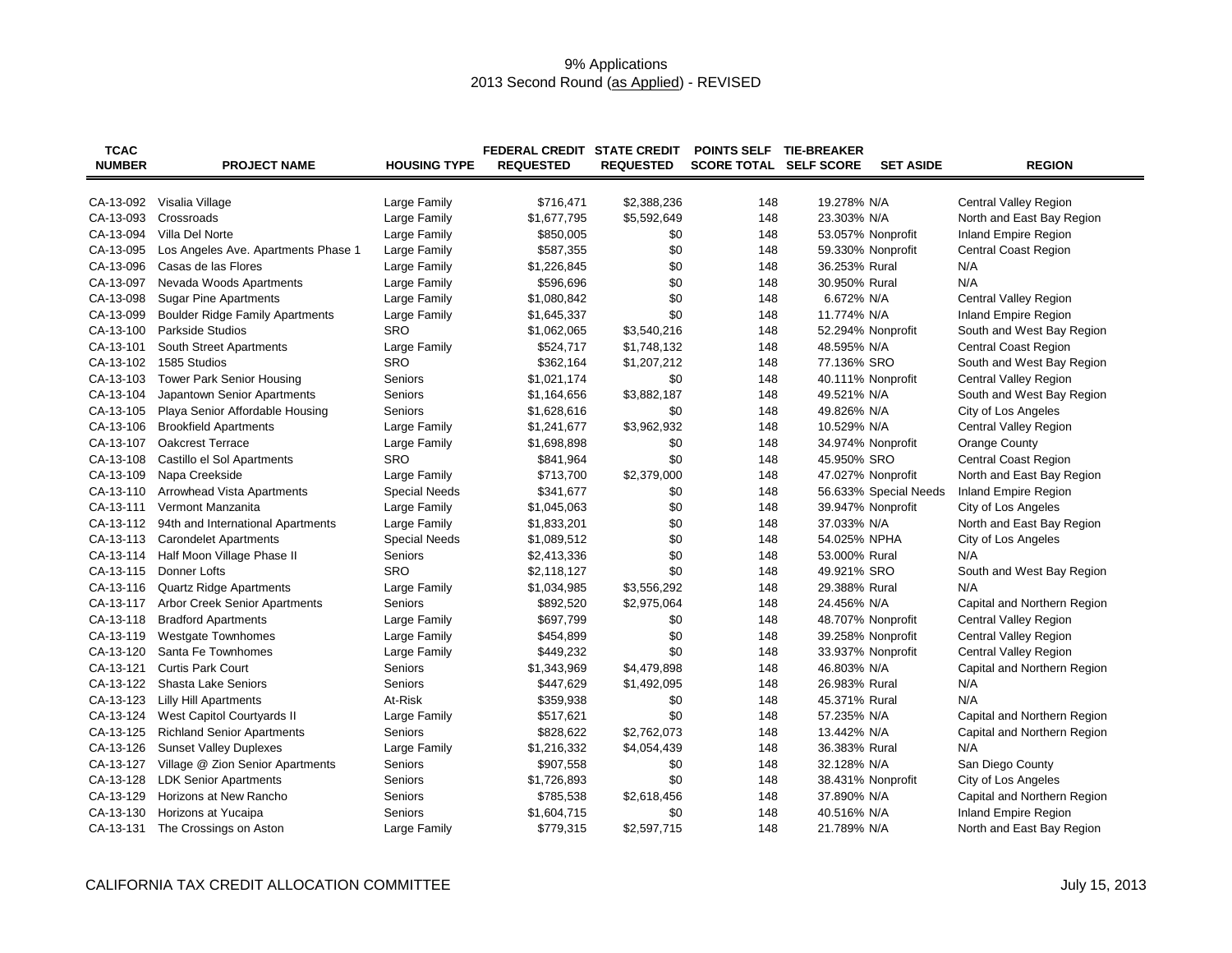## 9% Applications 2013 Second Round (as Applied) - REVISED

| <b>TCAC</b><br><b>NUMBER</b> | <b>PROJECT NAME</b>                      | <b>HOUSING TYPE</b>  | <b>FEDERAL CREDIT STATE CREDIT</b><br><b>REQUESTED</b> | <b>REQUESTED</b> | POINTS SELF TIE-BREAKER<br><b>SCORE TOTAL SELF SCORE</b> |                 | <b>SET ASIDE</b>      | <b>REGION</b>                        |
|------------------------------|------------------------------------------|----------------------|--------------------------------------------------------|------------------|----------------------------------------------------------|-----------------|-----------------------|--------------------------------------|
|                              |                                          |                      |                                                        |                  |                                                          |                 |                       |                                      |
| CA-13-132                    | <b>Palmer Villas Apartments</b>          | Seniors              | \$433,644                                              | \$0              | 148                                                      | 32.265% Rural   |                       | N/A                                  |
| CA-13-133                    | Oceana Apartments                        | Large Family         | \$1,944,928                                            | \$0              | 148                                                      | 26.340% N/A     |                       | <b>Orange County</b>                 |
| CA-13-134                    | Calistoga Family Apartments              | Large Family         | \$1,130,805                                            | \$3,769,348      | 148                                                      |                 | 36.768% Rural/RHS 514 | N/A                                  |
| CA-13-135                    | <b>Crenshaw Family Apartments</b>        | Large Family         | \$775,066                                              | \$0              | 148                                                      | 5.005% N/A      |                       | City of Los Angeles                  |
| CA-13-136                    | Descanso Place III                       | Large Family         | \$646,301                                              | \$0              | 148                                                      | 35.092% N/A     |                       | Central Valley Region                |
| CA-13-137                    | <b>Reedley Family Apartments</b>         | Large Family         | \$540,584                                              | \$1,801,945      | 148                                                      | 37.020% Rural   |                       | N/A                                  |
| CA-13-138                    | Verano Apartments                        | Large Family         | \$846,559                                              | \$0              | 148                                                      | 41.366% N/A     |                       | <b>Inland Empire Region</b>          |
| CA-13-139                    | MacArthur Park Apartments Phase B        | Large Family         | \$2,442,039                                            | \$0              | 148                                                      | 50.086% N/A     |                       | City of Los Angeles                  |
| CA-13-140                    | <b>Harding Apartments</b>                | Large Family         | \$756,163                                              | \$0              | 148                                                      | 41.353% N/A     |                       | Balance of Los Angeles County        |
| CA-13-141                    | Oak Park Apartments II                   | Large Family         | \$1,678,793                                            | \$0              | 148                                                      | 34.938% Rural   |                       | N/A                                  |
| CA-13-142                    | Heritage Square Senior Housing           | Seniors              | \$1,606,766                                            | \$0              | 148                                                      |                 | 57.759% Nonprofit     | Balance of Los Angeles County        |
| CA-13-143                    | 1701 Martin Luther King Jr. Way          | <b>Special Needs</b> | \$962,405                                              | \$0              | 143                                                      | 42.960% NPHA    |                       | North and East Bay Region            |
| CA-13-144                    | <b>Ohlone Gardens</b>                    | Large Family         | \$1,262,827                                            | \$4,209,423      | 148                                                      |                 | 50.319% Nonprofit     | North and East Bay Region            |
| CA-13-145                    | <b>Maybell Orchard Senior Apartments</b> | Seniors              | \$1,087,124                                            | \$3,623,745      | 148                                                      |                 | 59.116% Nonprofit     | South and West Bay Region            |
| CA-13-146                    | <b>Lincoln Family Apartments</b>         | Large Family         | \$1,197,400                                            | \$0              | 148                                                      | 8.834% N/A      |                       | <b>Orange County</b>                 |
| CA-13-147                    | Mosaic Gardens at Fairway Village        | At-Risk              | \$283,952                                              | \$1,013,492      | 148                                                      | 23.614% At-Risk |                       | Capital and Northern Region          |
| CA-13-148                    | <b>Whittier Place Housing</b>            | <b>Special Needs</b> | \$764,973                                              | \$0              | 148                                                      | 59.496% NPHA    |                       | Balance of Los Angeles County        |
| CA-13-149                    | Sonata at Riverpark                      | Large Family         | \$691,852                                              | \$2,306,173      | 148                                                      | 49.867% N/A     |                       | <b>Central Coast Region</b>          |
| CA-13-150                    | Zettie Miller's Haven                    | <b>Special Needs</b> | \$1,426,463                                            | \$0              | 143                                                      | 17.816% N/A     |                       | <b>Central Valley Region</b>         |
| CA-13-151                    | Las Palmeras                             | Large Family         | \$1,198,936                                            | \$3,994,384      | 148                                                      |                 | 28.384% Rural/RHS 514 | N/A                                  |
| CA-13-152                    | Alpha Square                             | SRO                  | \$2,039,184                                            | \$0              | 148                                                      | 62.499% SRO     |                       | San Diego County                     |
| CA-13-153                    | <b>Immanuel Senior Housing</b>           | Seniors              | \$432,891                                              | \$0              | 148                                                      | 26.611% N/A     |                       | Balance of Los Angeles County        |
| CA-13-154                    | Mill Creek Courtyard                     | Seniors              | \$588,834                                              | \$0              | 148                                                      | 59.346% N/A     |                       | Central Valley Region                |
| CA-13-155                    | <b>Marion Villas Apartments</b>          | Seniors              | \$611,918                                              | \$2,039,728      | 148                                                      | 34.288% Rural   |                       | N/A                                  |
| CA-13-156                    | Siena Apartments                         | Large Family         | \$1,474,357                                            | \$0              | 148                                                      | 41.363% N/A     |                       | Inland Empire Region                 |
| CA-13-157                    | <b>Beaumont Commons</b>                  | Large Family         | \$1,242,265                                            | \$0              | 148                                                      | 13.304% N/A     |                       | <b>Inland Empire Region</b>          |
| CA-13-158                    | <b>Eucalyptus Park</b>                   | Seniors              | \$1,016,314                                            | \$0              | 148                                                      | 46.929% At-Risk |                       | Balance of Los Angeles County        |
| CA-13-159                    | El Monte Gateway Project                 | Large Family         | \$2,091,546                                            | \$0              | 148                                                      |                 | 44.835% Nonprofit     | Balance of Los Angeles County        |
| CA-13-161                    | Vernon Family Apartments                 | Large Family         | \$807,053                                              | \$0              | 148                                                      | 49.147% N/A     |                       | Balance of Los Angeles County        |
| CA-13-162                    | Long Beach & 21st Apartments             | <b>Special Needs</b> | \$1,192,699                                            | \$0              | 148                                                      |                 | 27.646% Special Needs | <b>Balance of Los Angeles County</b> |
| CA-13-163                    | Oak Creek Terrace Apartments             | Large Family         | \$681,523                                              | \$2,271,744      | 148                                                      | 51.272% N/A     |                       | North and East Bay Region            |
| CA-13-164                    | <b>Woods Grove Apartments</b>            | At-Risk              | \$122,654                                              | \$3,882,814      | 148                                                      | 12.473% At-Risk |                       | North and East Bay Region            |
| CA-13-165                    | <b>Sutterview Apartments</b>             | Seniors              | \$1,049,330                                            | \$3,497,767      | 148                                                      |                 | 55.226% Nonprofit     | Capital and Northern Region          |
| CA-13-166                    | Los Feliz - Phase II                     | Large Family         | \$575,220                                              | \$0              | 148                                                      |                 | 56.440% Nonprofit     | <b>Central Coast Region</b>          |
| CA-13-167                    | Sunnylane Village                        | At-Risk              | \$798,412                                              | \$0              | 148                                                      | 35.562% At-Risk |                       | Central Valley Region                |
| CA-13-168                    | <b>Turner Apartments</b>                 | At-Risk              | \$548,266                                              | \$0              | 148                                                      | 18.894% At-Risk |                       | City of Los Angeles                  |
| CA-13-169                    | Arcata Bay Crossing                      | <b>SRO</b>           | \$375,691                                              | \$0              | 148                                                      | 49.506% Rural   |                       | N/A                                  |
| CA-13-170                    | Viking Village                           | Large Family         | \$423,798                                              | \$1,241,683      | 148                                                      | 41.748% N/A     |                       | Central Valley Region                |
| CA-13-171                    | Auburn Palms Apartments                  | At-Risk              | \$308,353                                              | \$1,055,698      | 148                                                      | 31.144% Rural   |                       | N/A                                  |
| CA-13-172                    | Newcomb Court Apartments                 | Large Family         | \$905,739                                              | \$3,019,130      | 148                                                      | 24.020% N/A     |                       | Central Valley Region                |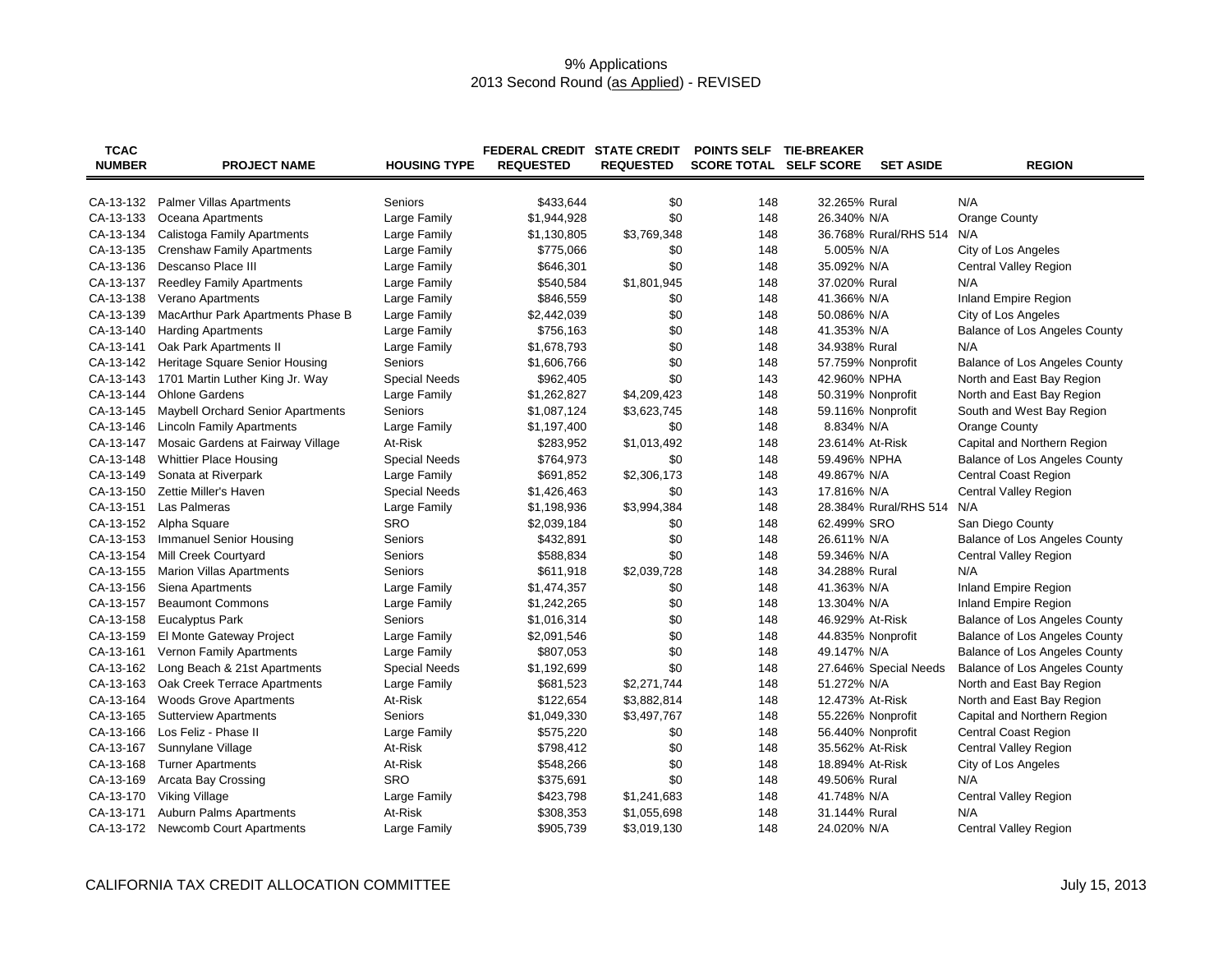## 9% Applications 2013 Second Round (<u>as Applied</u>) - REVISED

| <b>TCAC</b><br><b>NUMBER</b> | <b>PROJECT NAME</b>              | <b>HOUSING TYPE</b>  | <b>FEDERAL CREDIT</b><br><b>REQUESTED</b> | <b>STATE CREDIT</b><br><b>REQUESTED</b> | <b>POINTS SELF</b><br><b>SCORE TOTAL</b> | <b>TIE-BREAKER</b><br><b>SELF SCORE</b> | <b>SET ASIDE</b>      | <b>REGION</b>                 |
|------------------------------|----------------------------------|----------------------|-------------------------------------------|-----------------------------------------|------------------------------------------|-----------------------------------------|-----------------------|-------------------------------|
|                              |                                  |                      |                                           |                                         |                                          |                                         |                       |                               |
| CA-13-173                    | <b>Avery Gardens</b>             | Large Family         | \$859,372                                 | \$2,864,573                             | 148                                      | 27.076% N/A                             |                       | Capital and Northern Region   |
| CA-13-174                    | Courtleigh Villas                | <b>Special Needs</b> | \$541,447                                 | \$0                                     | 148                                      |                                         | 73.449% Special Needs | City of Los Angeles           |
| CA-13-175                    | Santa Ines Senior Villas         | Seniors              | \$903,476                                 | \$0                                     | 148                                      | 30.332% N/A                             |                       | Orange County                 |
| CA-13-176                    | Morro Del Mar Senior Apartments  | Seniors              | \$248,298                                 | \$827,660                               | 148                                      | 35.039% Rural                           |                       | N/A                           |
| CA-13-177                    | Autumn Village Apartments        | Seniors              | \$330,206                                 | \$0                                     | 148                                      | 42.595% Rural                           |                       | N/A                           |
| CA-13-178                    | North Santa Fe Apartments        | Large Family         | \$1,548,876                               | \$0                                     | 148                                      | 35.647% N/A                             |                       | San Diego County              |
| CA-13-179                    | <b>Azusa Apartments</b>          | At-Risk              | \$1,229,562                               | \$0                                     | 148                                      | 43.054% At-Risk                         |                       | Balance of Los Angeles County |
| CA-13-180                    | Avila Avenue Apartments II       | Large Family         | \$380,065                                 | \$1,266,884                             | 148                                      | 27.865% Rural                           |                       | N/A                           |
| CA-13-181                    | Magnolia Place Senior Apartments | Seniors              | \$499,219                                 | \$0                                     | 148                                      | 31.051% Rural                           |                       | N/A                           |
| CA-13-182                    | Lofts on Landis                  | Large Family         | \$1,248,257                               | \$0                                     | 148                                      | 18.312% Nonprofit                       |                       | San Diego County              |
| CA-13-183                    | Amberwood II Apartments          | Large Family         | \$361,894                                 | \$0                                     | 148                                      | 50.035% At-Risk                         |                       | Central Valley Region         |
| CA-13-184                    | Santa Rita Village II            | Large Family         | \$327,140                                 | \$0                                     | 148                                      | 52.831% Nonprofit                       |                       | <b>Central Coast Region</b>   |
| CA-13-185                    | Lompoc Terrace                   | Large Family         | \$615,303                                 | \$0                                     | 148                                      | 62.632% N/A                             |                       | Central Coast Region          |
| CA-13-186                    | <b>Vermont Villas</b>            | <b>Special Needs</b> | \$1,250,427                               | \$0                                     | 148                                      |                                         | 61.816% Special Needs | City of Los Angeles           |
| CA-13-187                    | Gray's Meadow                    | Large Family         | \$317,342                                 | \$1,057,805                             | 148                                      | 42.649% N/A                             |                       | North and East Bay Region     |
| CA-13-188                    | Forest Winds Apartments Rehab    | Large Family         | \$301,401                                 | \$1,004,670                             | 148                                      | 47.470% N/A                             |                       | North and East Bay Region     |
| CA-13-189                    | <b>Calico Family Apartments</b>  | Large Family         | \$1,005,253                               | \$0                                     | 148                                      | 11.411% Rural                           |                       | N/A                           |
| CA-13-190                    | Minerva Manor                    | Seniors              | \$1,330,313                               | \$0                                     | 148                                      | 58.228% Nonprofit                       |                       | Inland Empire Region          |